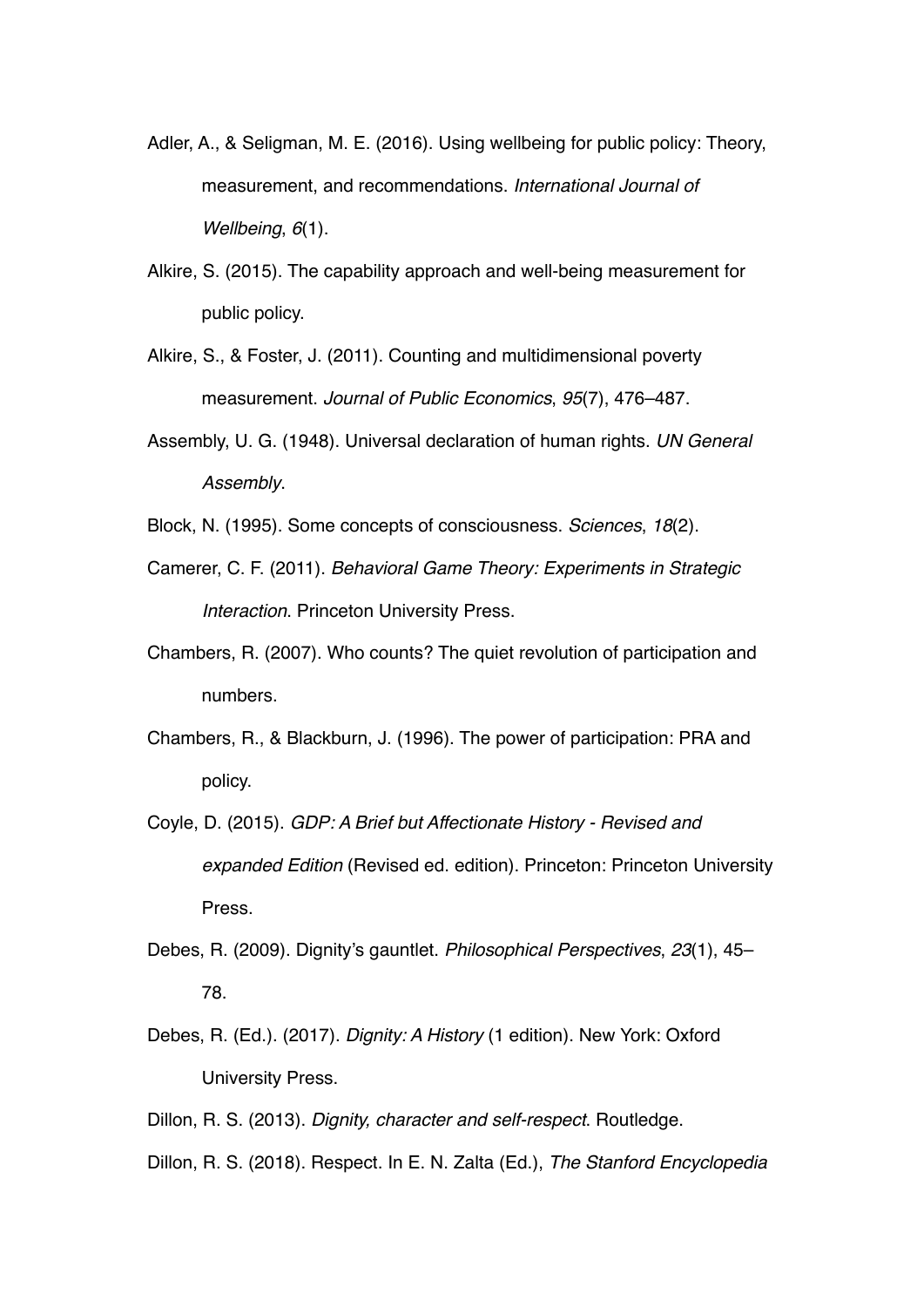*of Philosophy* (Spring 2018). Metaphysics Research Lab, Stanford University. Retrieved from https://plato.stanford.edu/archives/spr2018/ entries/respect/

- Ethical Codes & Research Standards. (2016, February 19). [Text]. Retrieved September 29, 2018, from https://www.hhs.gov/ohrp/international/ ethical-codes-and-research-standards/index.html
- Ferguson, J. (1990). *The anti-politics machine:'development', depoliticization and bureaucratic power in Lesotho*. CUP Archive.
- Gawande, A. (2015). *Being Mortal : Medicine and What Matters in the End*. Picador.
- Grimm, S. R. (Ed.). (2017). *Making Sense of the World: New Essays on the Philosophy of Understanding* (1 edition). New York, NY, United States of America: Oxford University Press.
- Haushofer, J., Collins, M., de Giusti, G., Njoroge, J., Odero, A., Onyango, C., … Hughes, C. (2014). A methodology for laboratory experiments in developing countries: Examples from the busara center.
- Hills, P., & Argyle, M. (2002). The Oxford Happiness Questionnaire: a compact scale for the measurement of psychological well-being. *Personality and Individual Differences*, *33*(7), 1073–1082.

Himanen, P. (2014). *Dignity as Development*. Oxford University Press. Retrieved from http://www.oxfordscholarship.com/view/10.1093/ acprof:oso/9780198716082.001.0001/acprof-9780198716082 chapter-11

Hochfeld, T., & Plagerson, S. (2011). Dignity and stigma among South African female cash transfer recipients. *IDS Bulletin*, *42*(6), 53–59.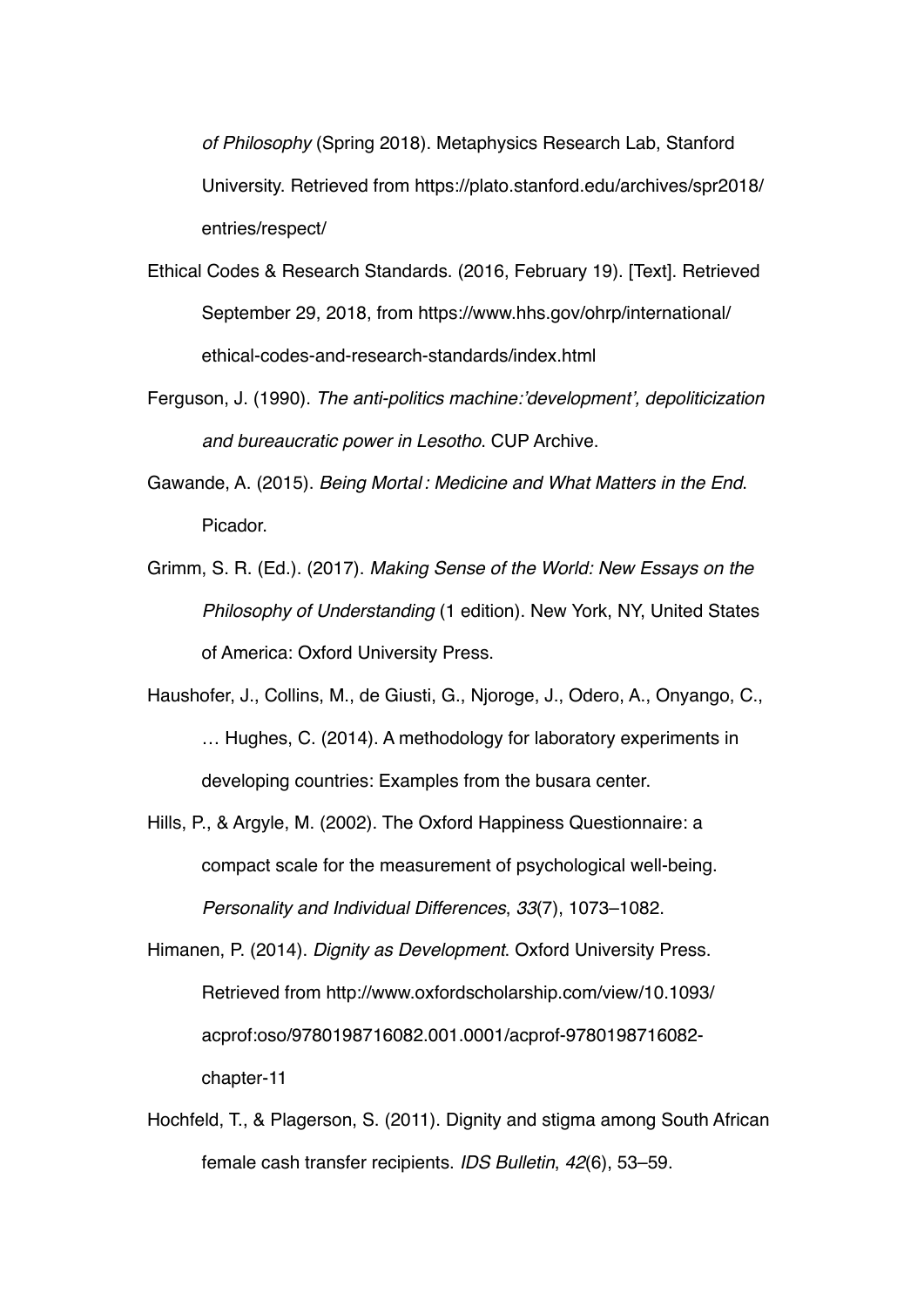- Holloway, K., & Grandi, F. (2018). *Dignity in displacement: a review of the literature* (HPG Integrated Programme 2017-19. From the ground up: understanding local response in crises). London: Overseas Development Institute. Retrieved from https://www.odi.org/publications/ 11148-dignity-displacement-review-literature
- Kahneman, D. (2013). *Thinking, Fast and Slow* (1st edition). New York: Farrar, Straus and Giroux.
- Kanbur, R., Chambers, R., Petesch, P., Uphoff, N., Ravallion, M., Bourguignon, F., … Booth, D. (2001). Qual-Quant Qualitative and Quantitative Poverty Appraisal: Complementarities, Tensions and the Way Forward.
- Kant, I. (2017). *Groundwork of the Metaphysic of Morals*. (T. K. Abbott, Trans.). S.l.: Digireads.com Publishing.
- Kateb, G. (2011). *Human Dignity*. Harvard University Press.
- Nussbaum, M. (2006). *Frontiers of Justice: Disability, Nationality, Species Membership*. Harvard University Press.
- Oyewole, 'Dapo, Quinn, A., & Kearl, H. (2018). *Development as Dignity: Frontline Stories from Development Experts in the Global South*. Washington, DC: Aspen Institute.

Presser, S., Couper, M. P., Lessler, J. T., Martin, E., Martin, J., Rothgeb, J. M., & Singer, E. (2004). Methods for Testing and Evaluating Survey Questions. *Public Opinion Quarterly*, *68*(1), 109–130. https://doi.org/ 10.1093/poq/nfh008

Sensen, O. (2011). *Kant on human dignity* (Vol. 166). Walter de Gruyter.

Shapiro, J. (2017). The Impact of Recipient Preferences on Aid Effectiveness.